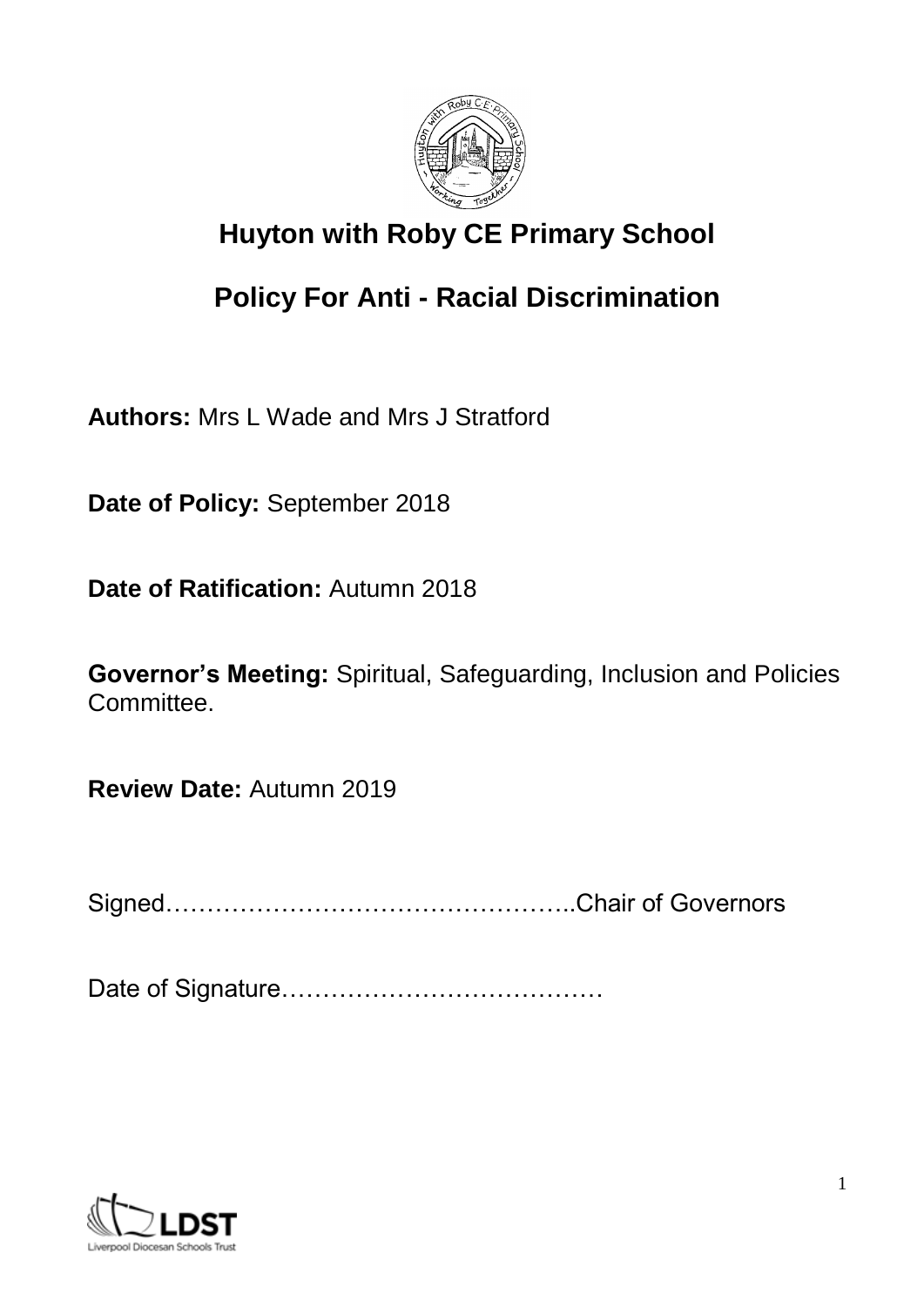## **Definition**

Racial Discrimination:

"Any distinction, exclusion, restriction or preference based on race, colour, descent or national or ethnic group which has the purpose or effect of nullifying or impairing the recognition, enjoyment or exercise, on an equal footing, of human rights and fundamental freedoms in the political, economic, social, cultural or any other field of public life."

(Part 1, Article 1 of The International Convention on the Elimination of All Forms of Racial Discrimination)

#### **Introduction**

We are committed to giving all our children every opportunity to achieve the highest of standards. Within this ethos of achievement, we do not tolerate bullying and harassment of any kind. This policy helps to ensure that this school promotes the individuality of all our children, irrespective of ethnicity, attainment, age, disability, gender or background. We aim to reflect the multi-ethnic nature of our society and ensure that the education we offer fosters positive attitudes to all people.

#### **Ethos**

Huyton with Roby C.E (Aided) Primary School stands against racism and all forms of discrimination on the grounds of ethnic origin, religion, gender, or disability.

Our School Mission Statement encapsulates the philosophy and aims of this policy: *Huyton with Roby Primary aims to ensure that every pupil develops to their full potential within a secure and caring environment. We aim to be a welcoming school, desiring strong links between, school, home, parish and the wider community. Our school seeks to develop within its pupils an understanding of the Christian faith. Christian values and respect for oneself and others are built into the ethos and teaching of the school.*

#### **Aims:**

- to promote justice, equality of opportunity and fair treatment for all and thereby allow all pupils and staff, irrespective of their ethnic origin, to achieve the level of success and self respect which they deserve, whilst retaining their cultural identity.
- to develop in pupils an awareness of racism and to establish an environment where school becomes effective in reducing prejudice and raising self esteem.
- to promote an understanding of a variety of cultures, valuing the positive contribution these make to the community.
- to provide a safe and welcoming place for everyone involved in our school.
- to provide an environment where racist assumptions, attitudes and behaviour are continually challenged.
- to provide a curriculum which emphasises the positive aspects of all cultures and to give children the confidence that racism can and must be eradicated.
- to support the Local Authority in its multicultural and antiracist policies, and to take the appropriate action to deal with any form of racism within the School.
- to recognise that the pupils themselves are often the most important multicultural resource within the classroom and their own experiences of festivals, food, dress etc. should be valued and shared.
- to recognise in our teaching the contributions to the development of Science, Technology and the Arts which have been made by different cultures.
- to adopt the view that cultural diversity is a positive advantage.
- to contribute towards imparting a sense of citizenship in the pupils.

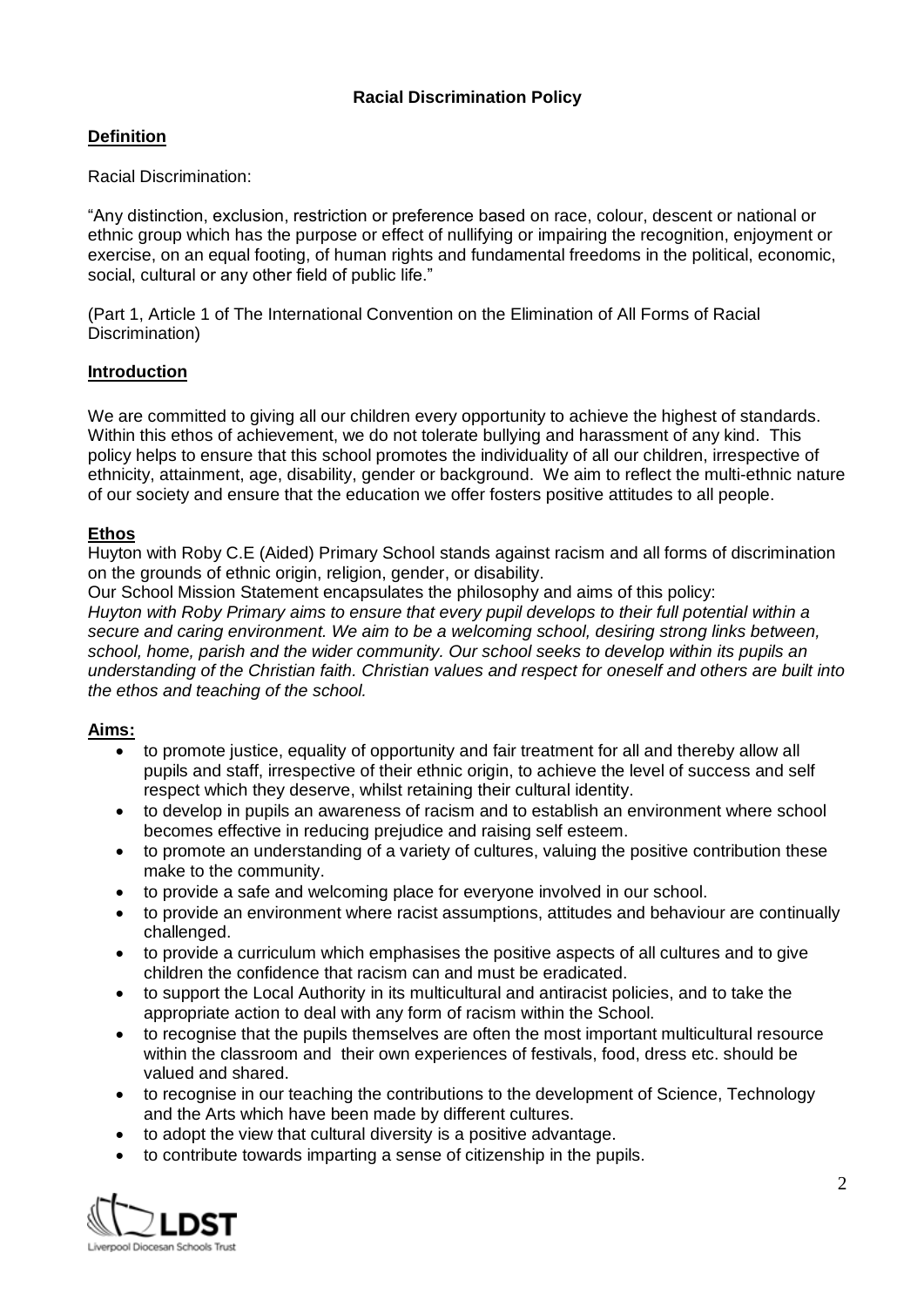- to avoid reinforcing stereotypical views of society by the staff's careful use of language and choice of resources.
- to regularly review the implementation of this policy.
- all subject leaders will refer to this policy when reviewing their schemes of work.

#### **Choice of Reading Schemes, Books and Other Literary Resources**

Staff should choose and use resources:

- 1. which are factually accurate and portray a world view as seen from different cultural perspectives and thereby communicate how it feels to be of another ethnic or cultural group.
- 2. which do not stereotype individuals or groups.
- 3. which show the achievements and attributes of different societies, both past and present.
- 4. which positively and realistically portray children from a variety of ethnic and cultural groups and class backgrounds.
- 5. in which children from ethnic minority groups can find characters which enhance their self esteem, where ethnic minority characters have important roles and adults hold positions of authority.
- 6. which use dialect appropriately and not to ridicule.
- 7. which use a range of folk tales, stories or poems from different oral or cultural traditions.
- 8. which use stories or poems written by children from different cultures.

## **Curriculum Support**

#### **Teaching and learning style**

We aim to provide all our pupils with the opportunity to succeed and to reach the highest level of personal achievement. To do this, teaching and learning will:

- ensure equality of access for all pupils and prepare them for life in a diverse society;
- use materials that reflect a range of cultural backgrounds, without stereotyping;
- promote attitudes and values that will challenge racist behaviour;
- provide opportunities for pupils to appreciate their own culture and celebrate the diversity of other cultures;
- seek to involve parents in supporting their child's education;
- take account of the performance of all pupils when planning for future learning and setting challenging targets;
- make best use of all available resources to support the learning of all groups of pupils.

Huyton with Roby School will use all available resources provided by the LEA to support pupils whose mother tongue is not English to ensure they have experience of developing their own home language skills within the National Curriculum. The various languages spoken in the School will be given recognition and respect by pupils and staff.

Curriculum support is essential if pupils are to develop competent skills in English language as well as having equal opportunity to improve language skills in their own mother tongue. This means that the staff are committed to providing a fully integrated language support system in the School Curriculum. This system should ensure that pupils who do not speak English at home, receive language support, and gain access to the Curriculum.

#### **Some Subject Specific Considerations**

#### **R.E.**

The scheme of work is designed to reflect the Christian ethos of a church school and also to respect different religious beliefs so as to reflect the relevance of R.E. to every day life.

# **DESIGN & TECHNOLOGY:**

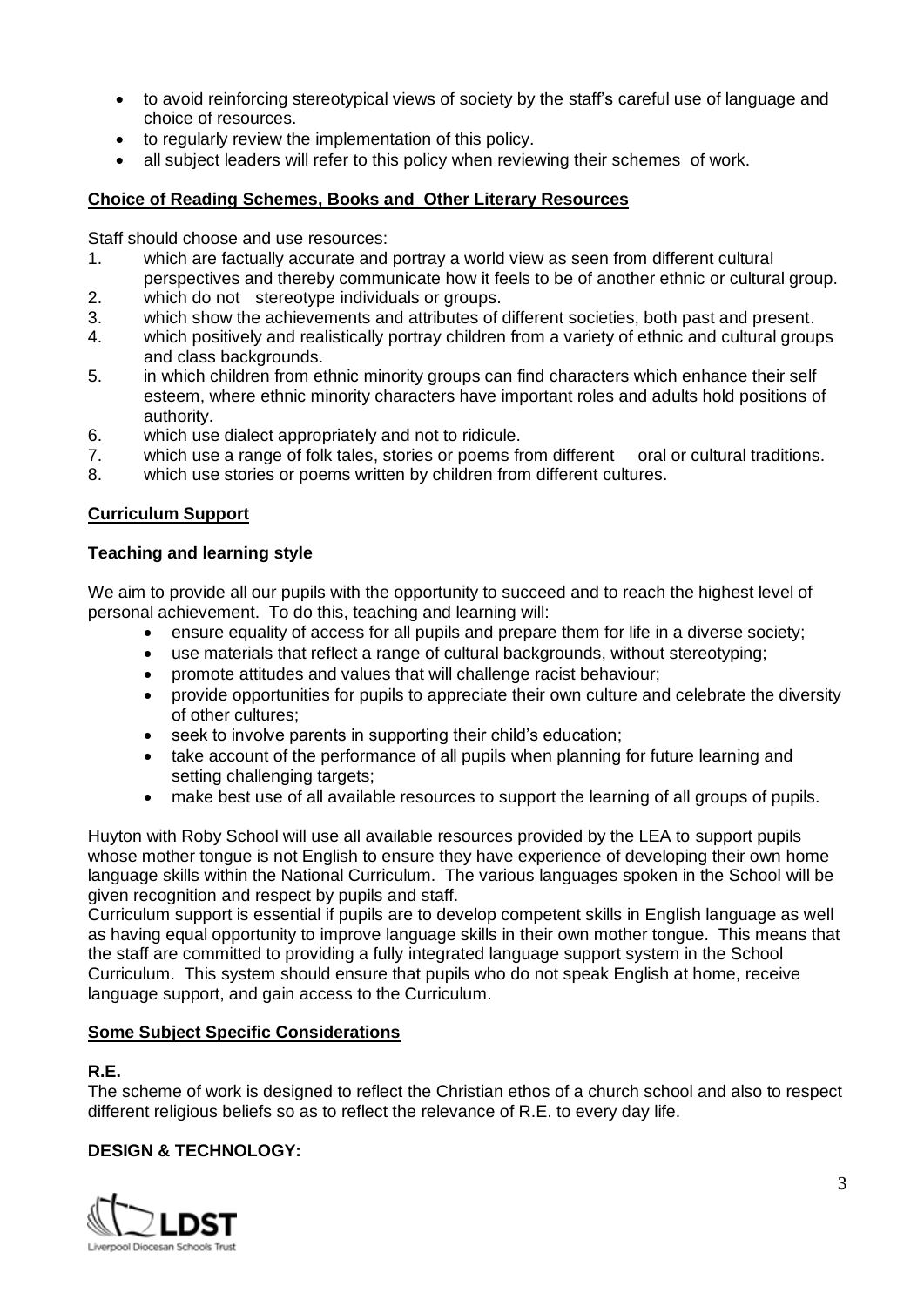In Design, especially Textiles, Ceramics and Art, we work towards developing in the pupils an appreciation and understanding of art, craft and designs from other cultures as well as those from Western-European culture.

#### **PSHE, SEAL AND CITIZENSHIP:**

In PSHE, SEAL and Citizenship work is deliberately aimed at discussion and reflection on discrimination and racism. Children are encouraged to understand the feelings of minority groups. A wide range of integrated drama and music is used.

#### **ENGLISH:**

Teachers use opportunities to draw attention to the multiethnic origins of the English language. A wide range of stories and poems are used and their origins are explored.

#### **GEOGRAPHY:**

When dealing with issues of the developing world ensuring that pupils have access to a wide range of material.

#### **MATHEMATICS:**

Mathematics taught at primary school is derived from cultures other than those of Western Europe e.g. the number system commonly used is Arabic.

#### **MODERN LANGUAGES:**

French is taught at Huyton with Roby to develop a high degree of cultural awareness. Languages other than English can also be explored when studying particular topics.

#### **MUSIC:**

The wealth of 'World Music' available today as heard in recordings, live performances and from the media, gives the music teacher many examples to use as a basis for listening and appraising, performing and composing. It is hoped that pupils can appreciate and recognise what has been and what can be achieved by integrating the music from different cultures as heard in the many diverse styles of music today.

#### **PHYSICAL EDUCATION:**

In dance the children often work on themes and they are free to explore and develop their own ideas. The growing number of contemporary sportsmen and women from different ethnic groups achieving success in a variety of sports helps to present a positive image of the different cultures. The camaraderie and equality of sport at all levels is also used to further enhance the sense of equality of different races, ethnic groups and cultures.

#### **SCIENCE:**

Science provides learning opportunities for the children to explore a variety of cultures. We need to draw attention to ways in which scientific/economic evidence can be misused to assert a point of view, e.g. the world food supply and causes of pollution.

#### **Action to be Taken when Dealing with Racist Behaviour**

Any incident of racial harassment is unacceptable in our school. Incidents could take the form of physical assault, verbal abuse, damage to a pupil's property or lack of co-operation in a lesson, due to the ethnicity of a pupil.

If racism is suspected we talk to the suspected victim, the suspected racist (perpetrator) and any witnesses.

If any degree of racism is identified, the following action will be taken:-